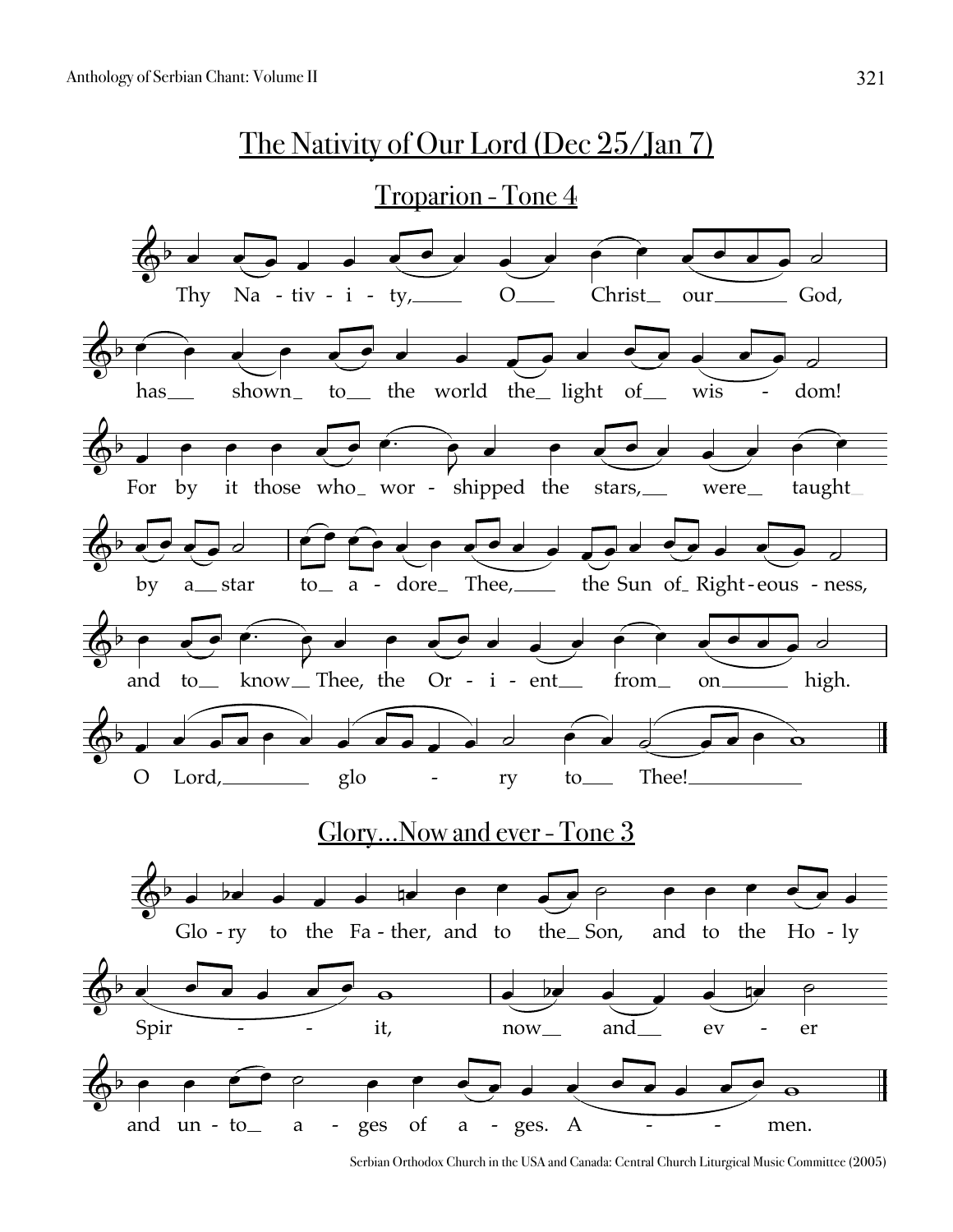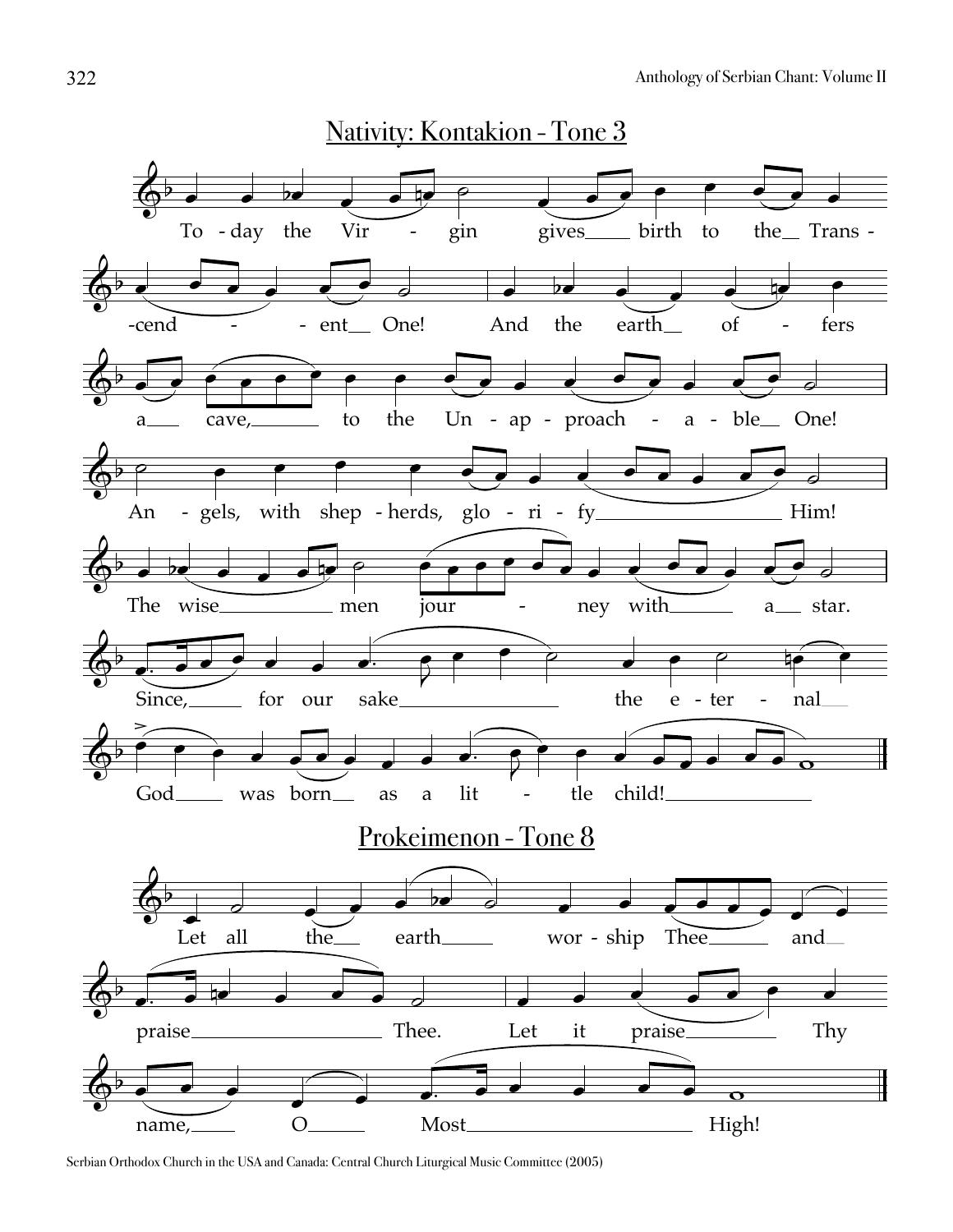

Serbian Orthodox Church in the USA and Canada: Central Church Liturgical Music Committee (2005)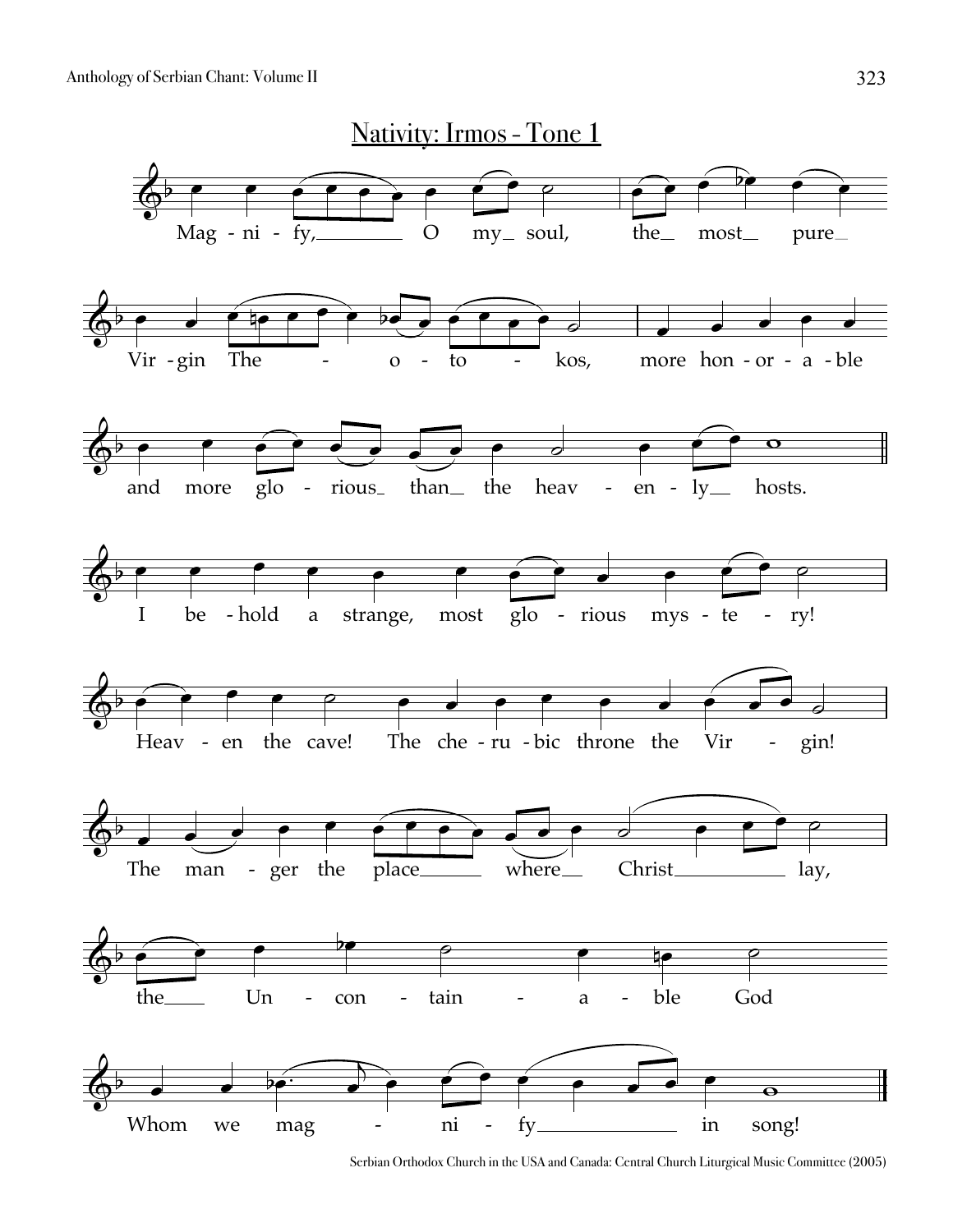## At the Great compline of the Nativity

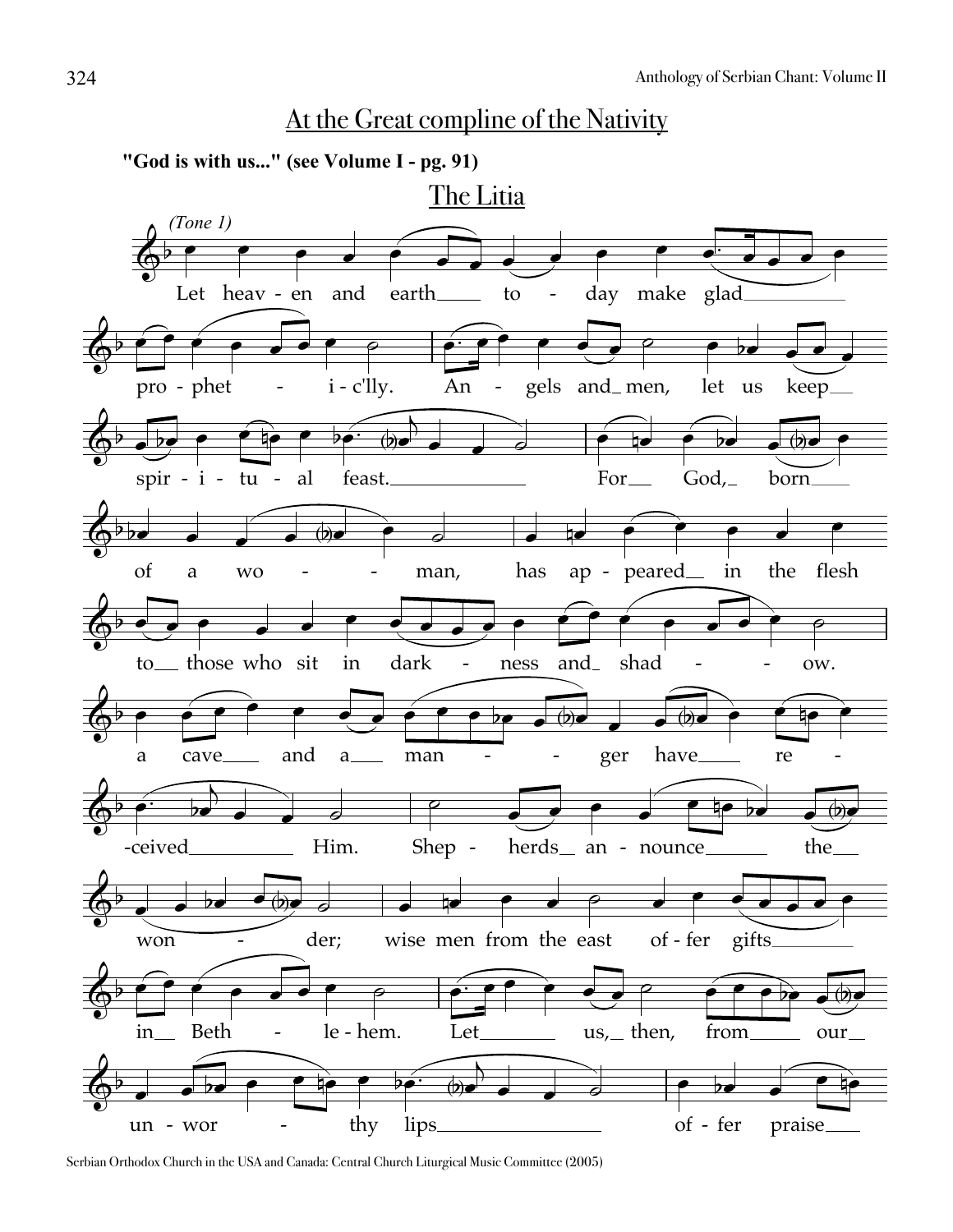

Serbian Orthodox Church in the USA and Canada: Central Church Liturgical Music Committee (2005)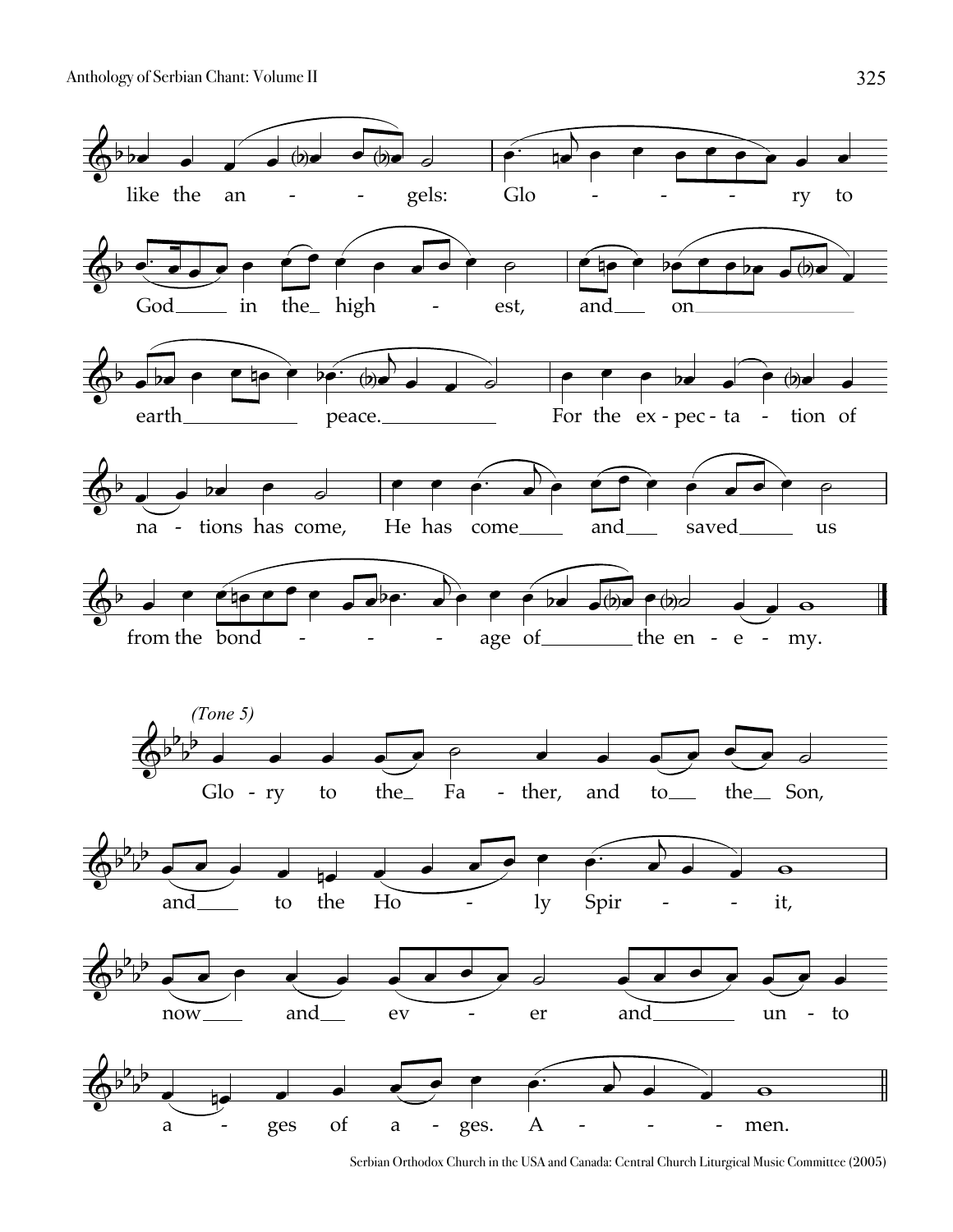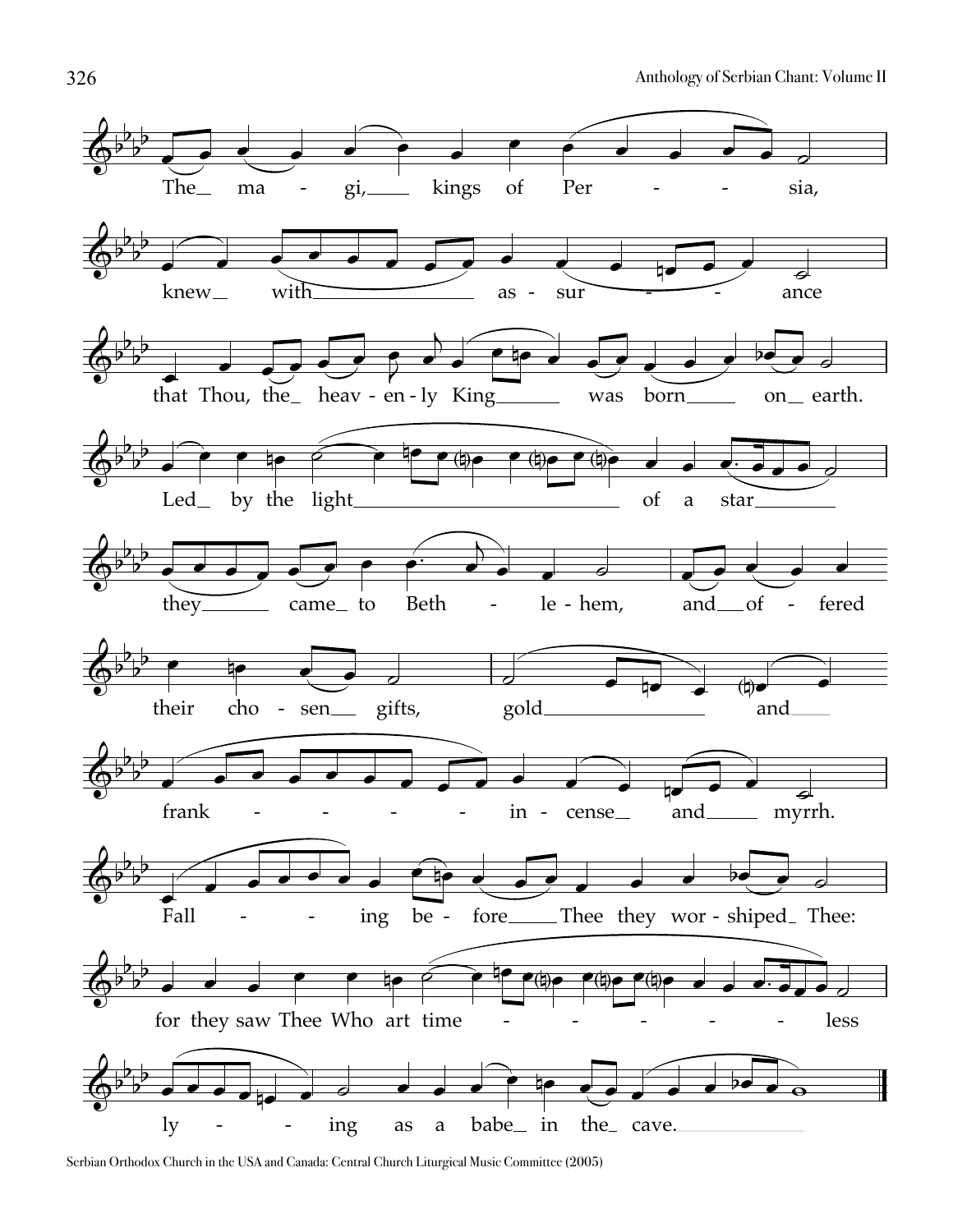

Serbian Orthodox Church in the USA and Canada: Central Church Liturgical Music Committee (2005)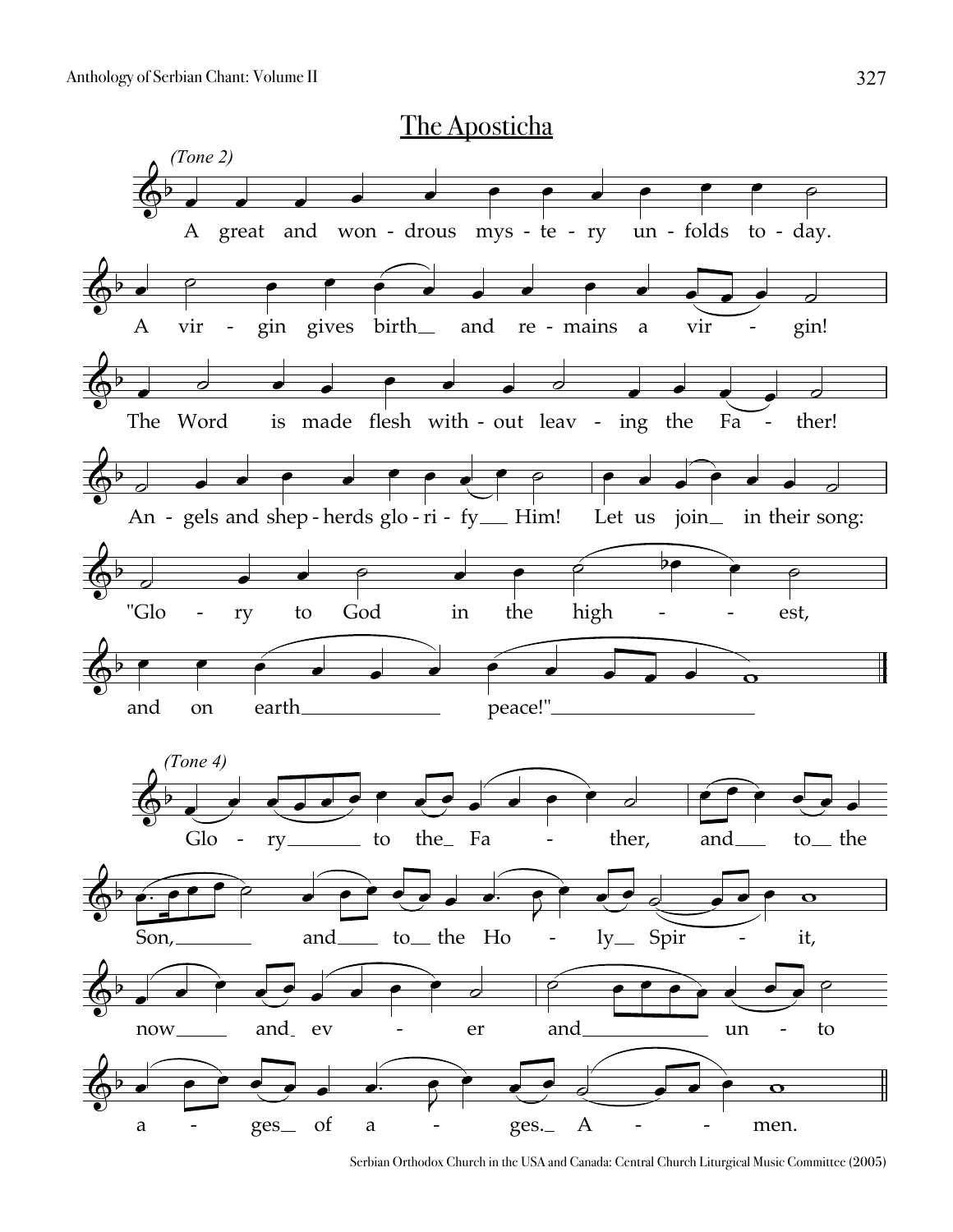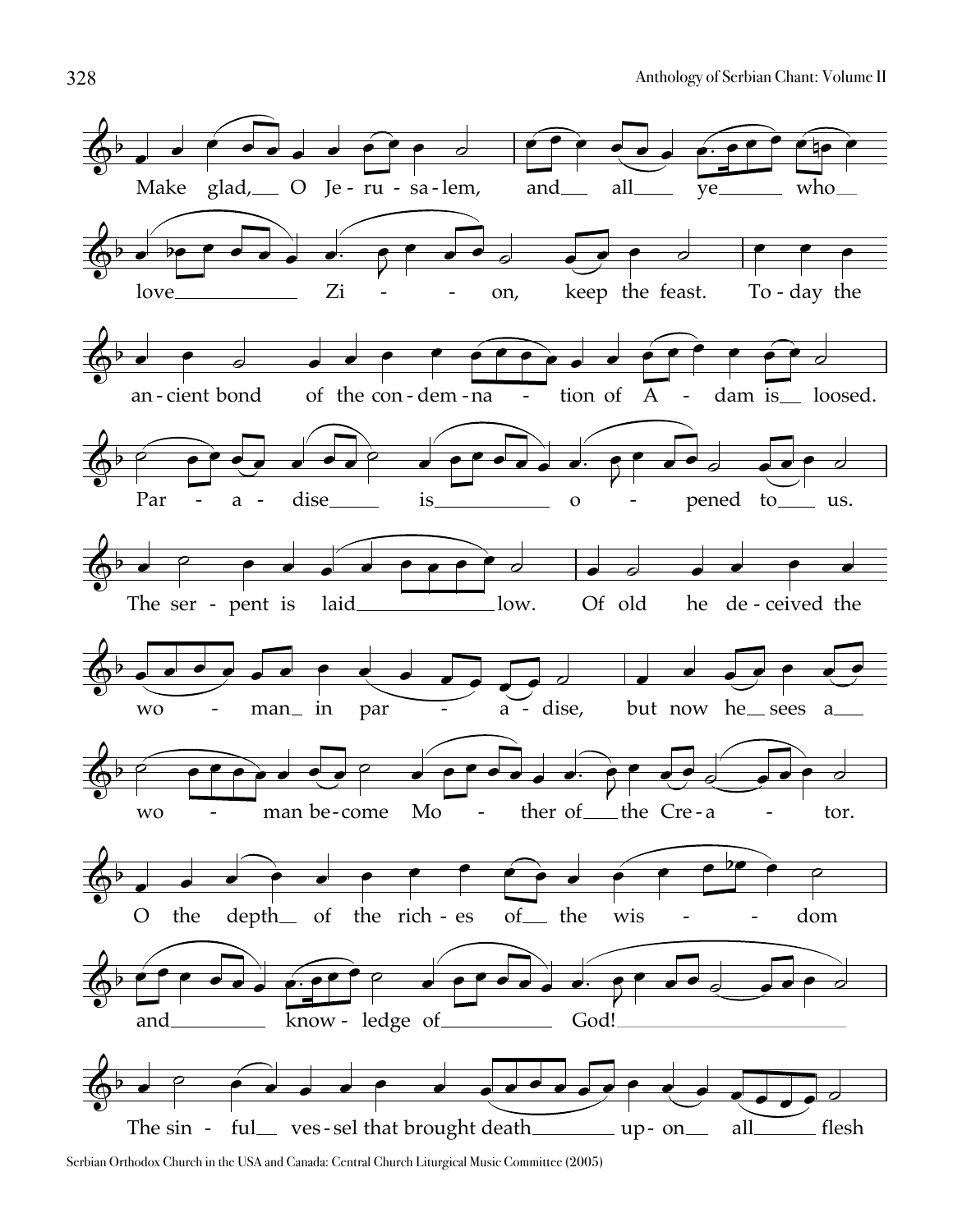

Serbian Orthodox Church in the USA and Canada: Central Church Liturgical Music Committee (2005)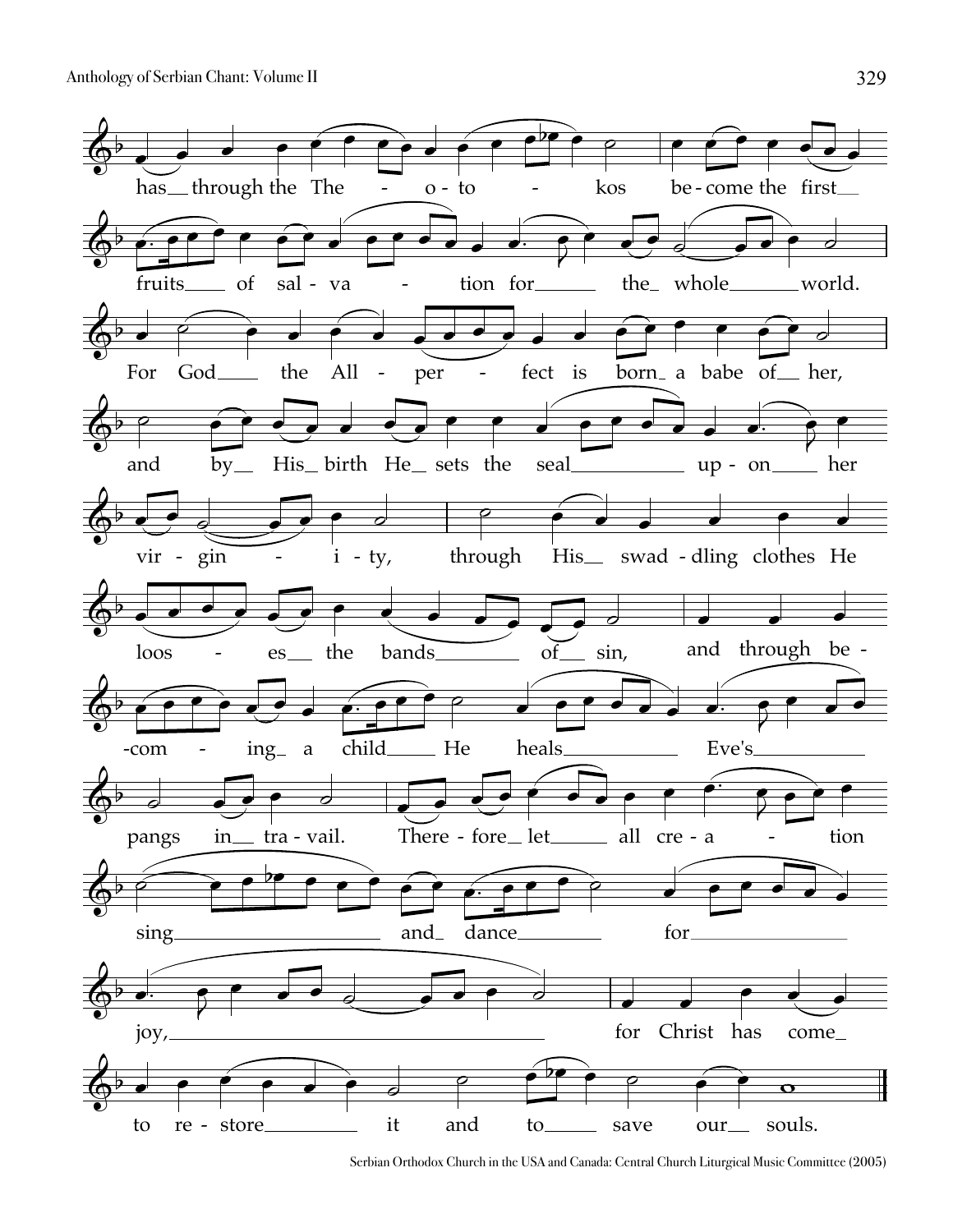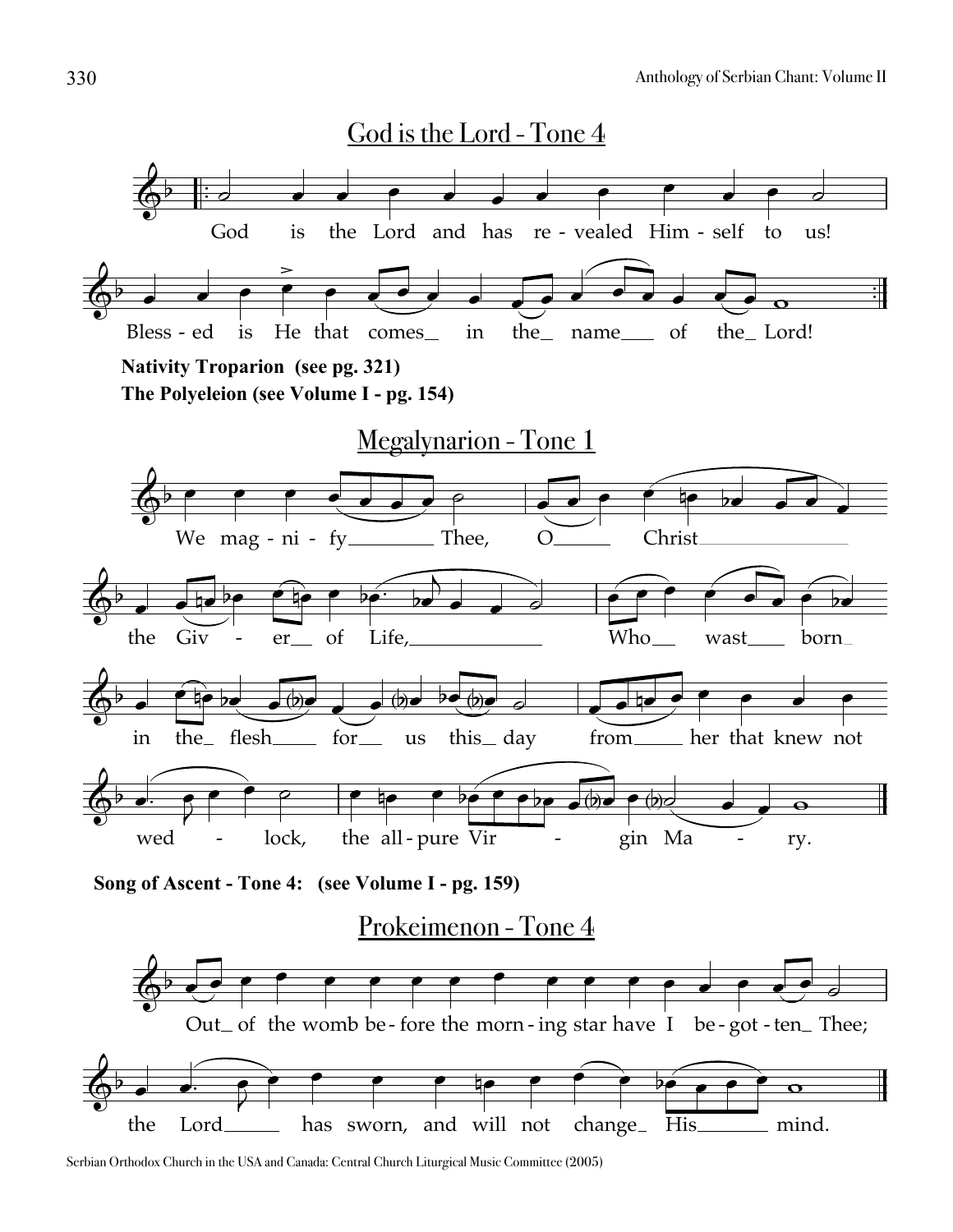

**"Let every breath praise the Lord..." - Tone 4: (see Volume I - pg. 182)**

Serbian Orthodox Church in the USA and Canada: Central Church Liturgical Music Committee (2005)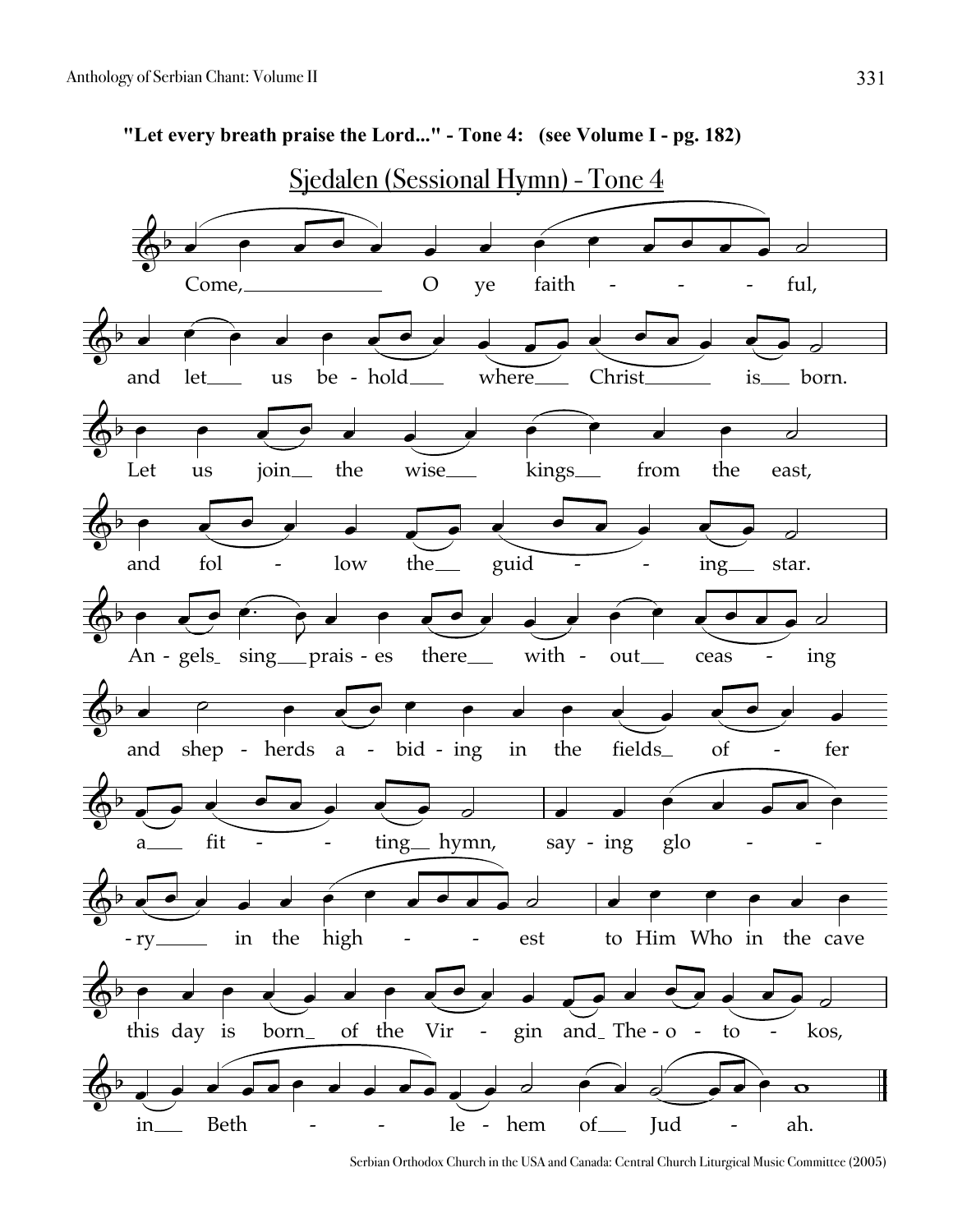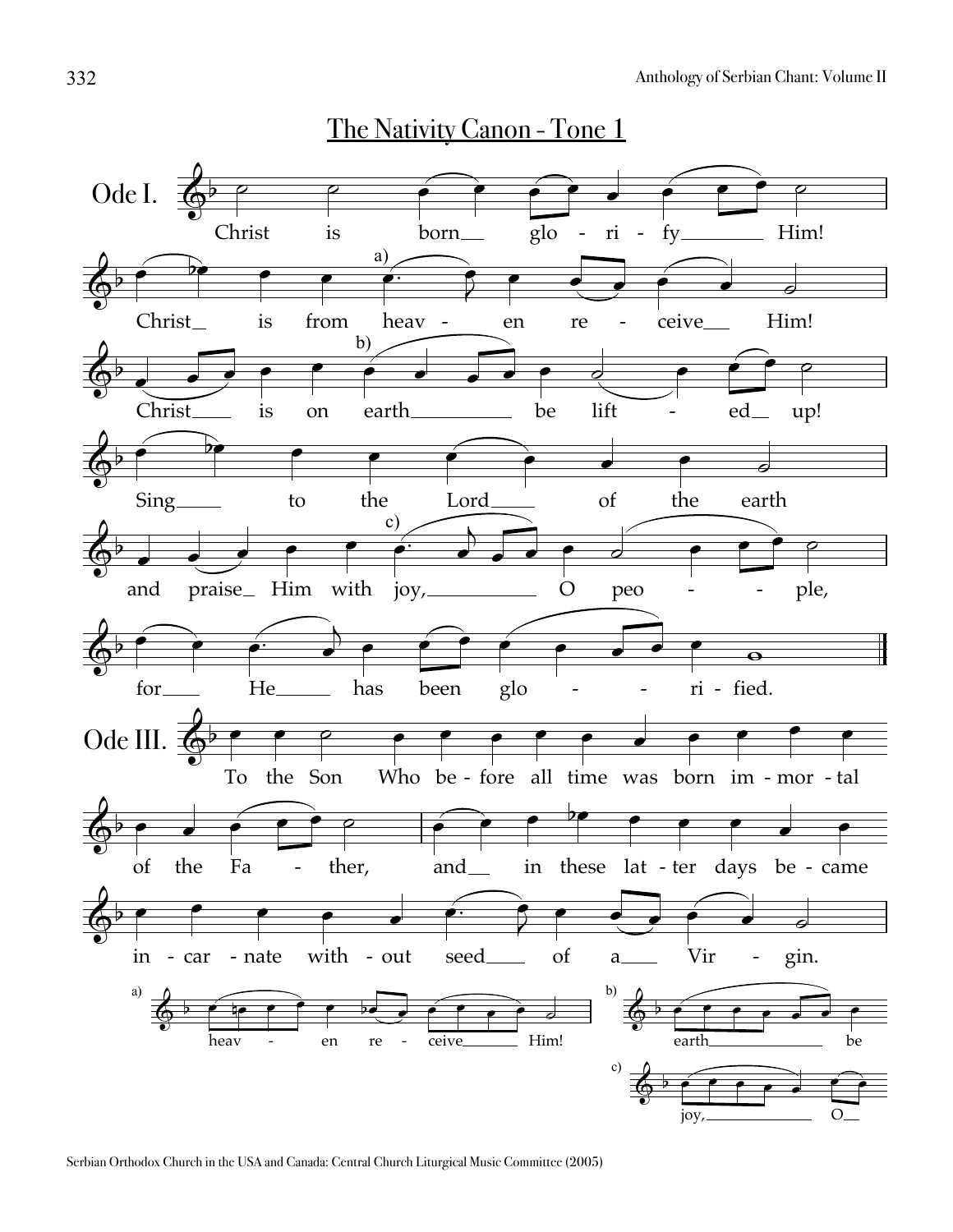

Serbian Orthodox Church in the USA and Canada: Central Church Liturgical Music Committee (2005)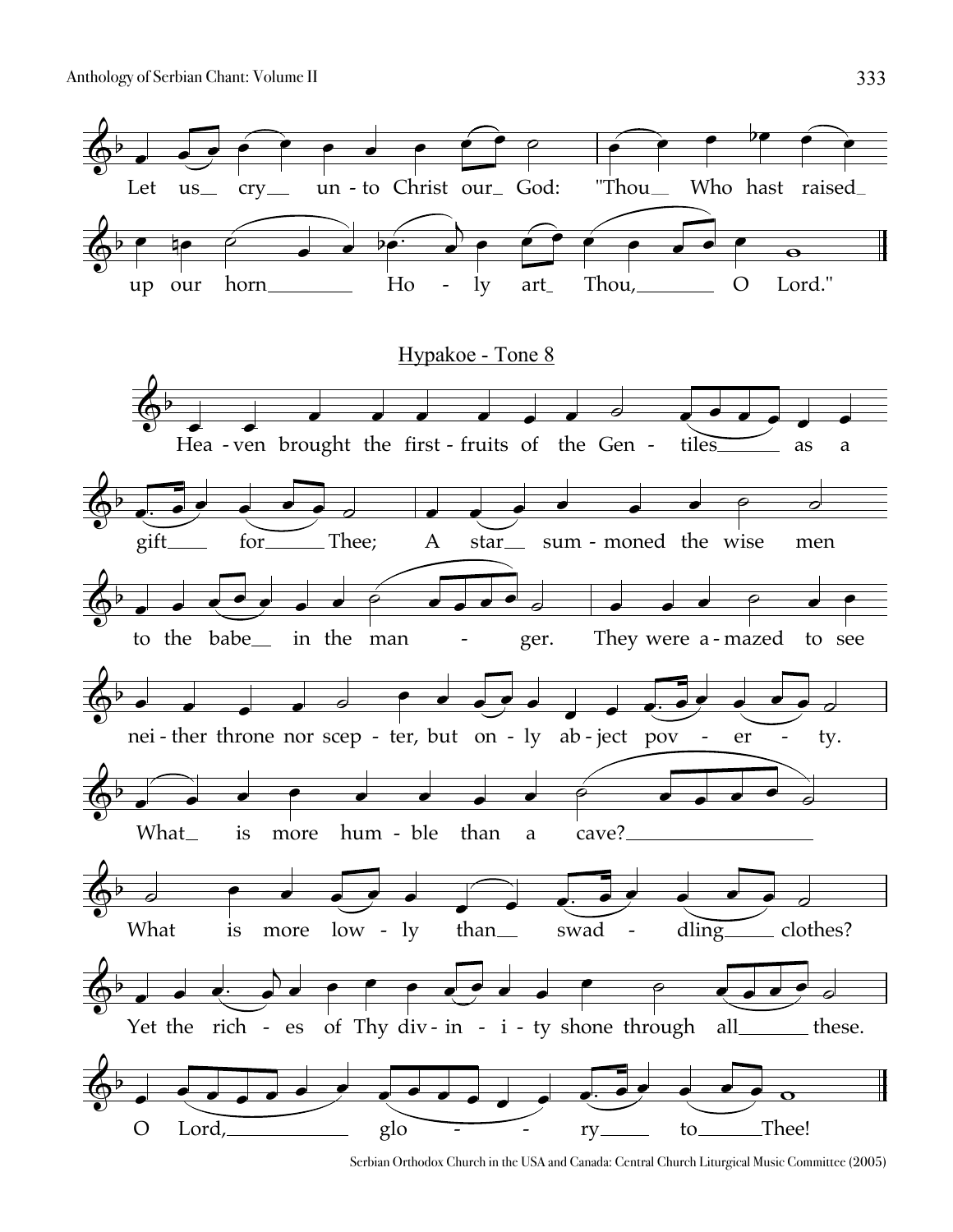

Serbian Orthodox Church in the USA and Canada: Central Church Liturgical Music Committee (2005)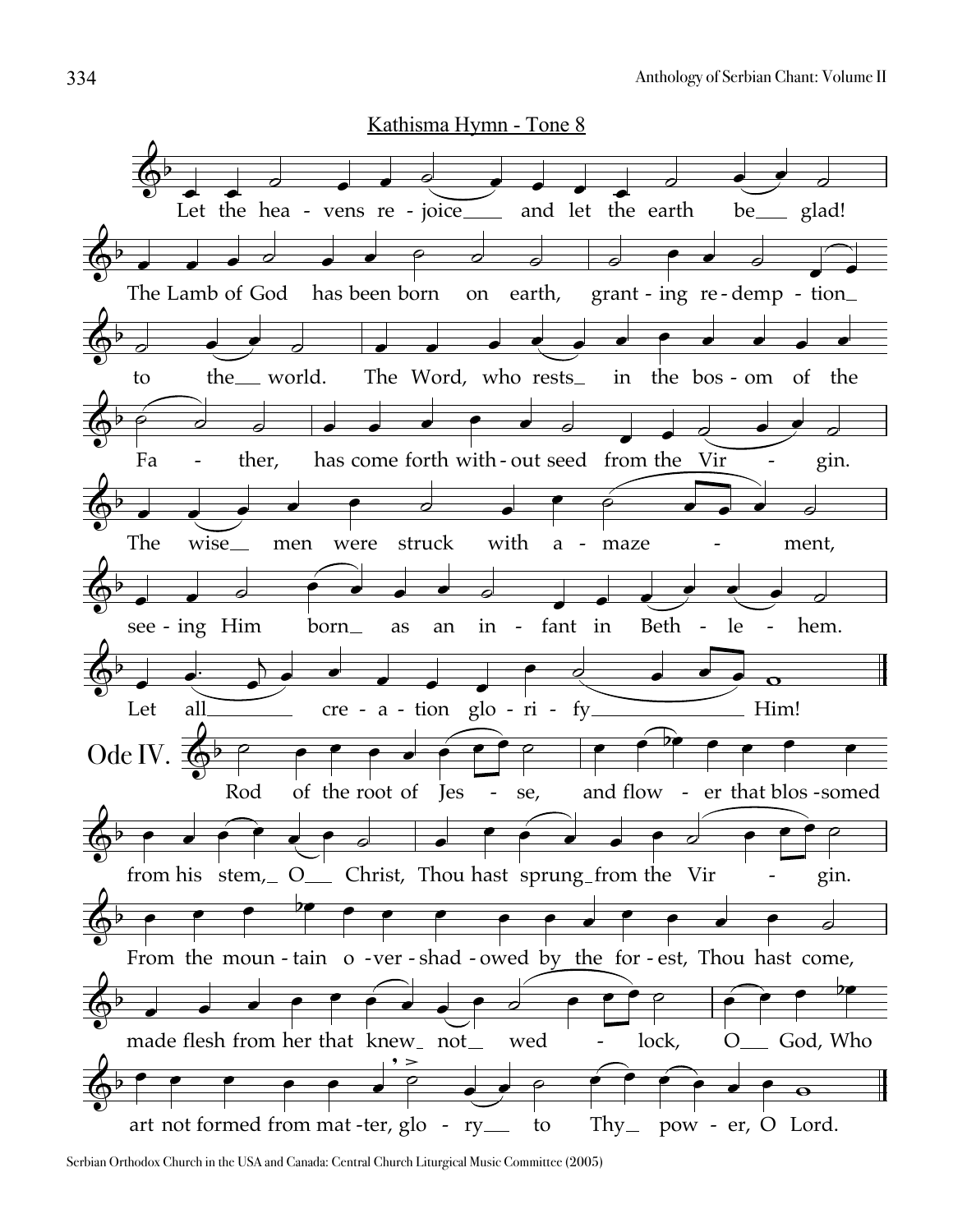

Serbian Orthodox Church in the USA and Canada: Central Church Liturgical Music Committee (2005)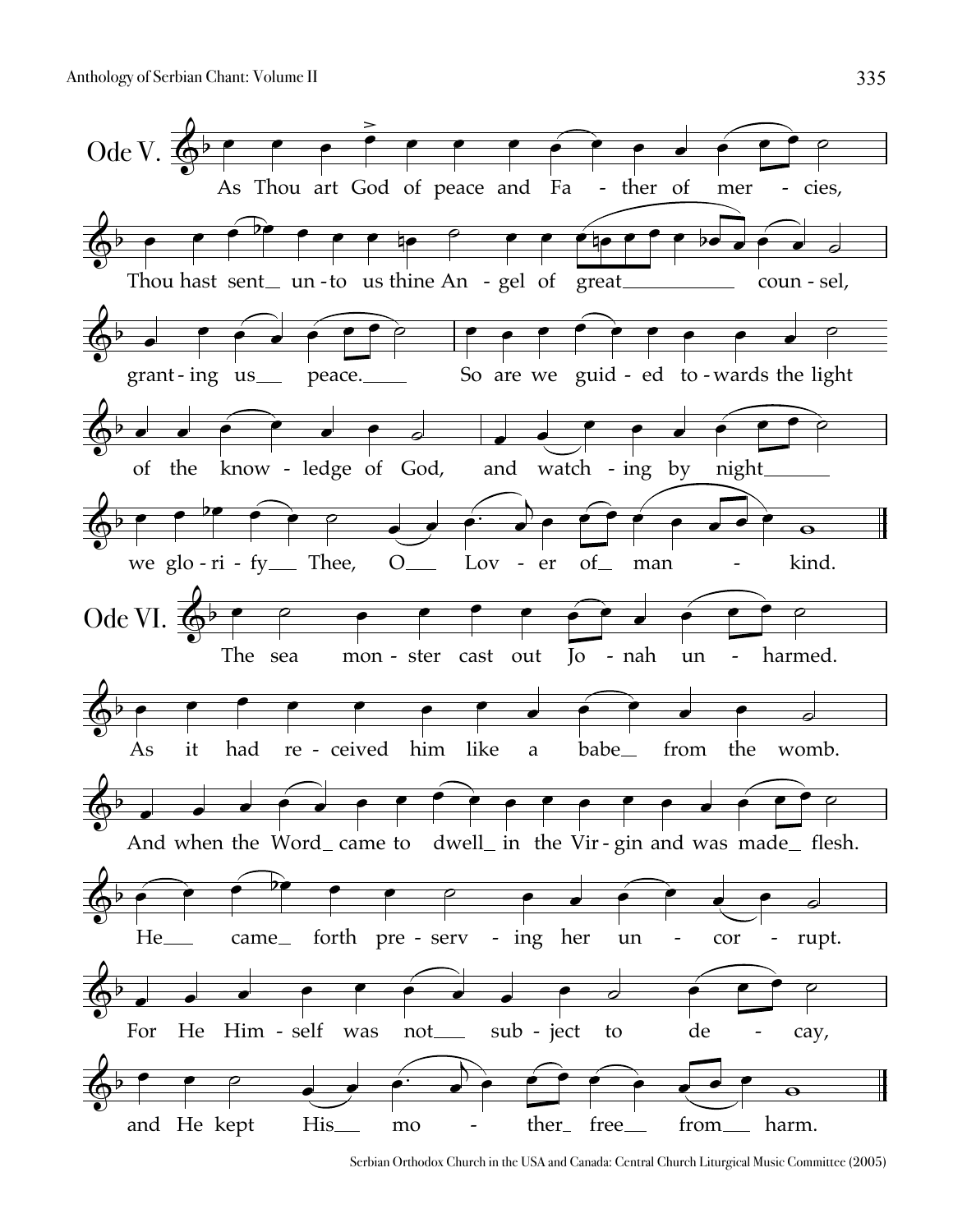

Kontakion: "Today the Virgin Gives Birth..." - Tone 3 (see pg. 322)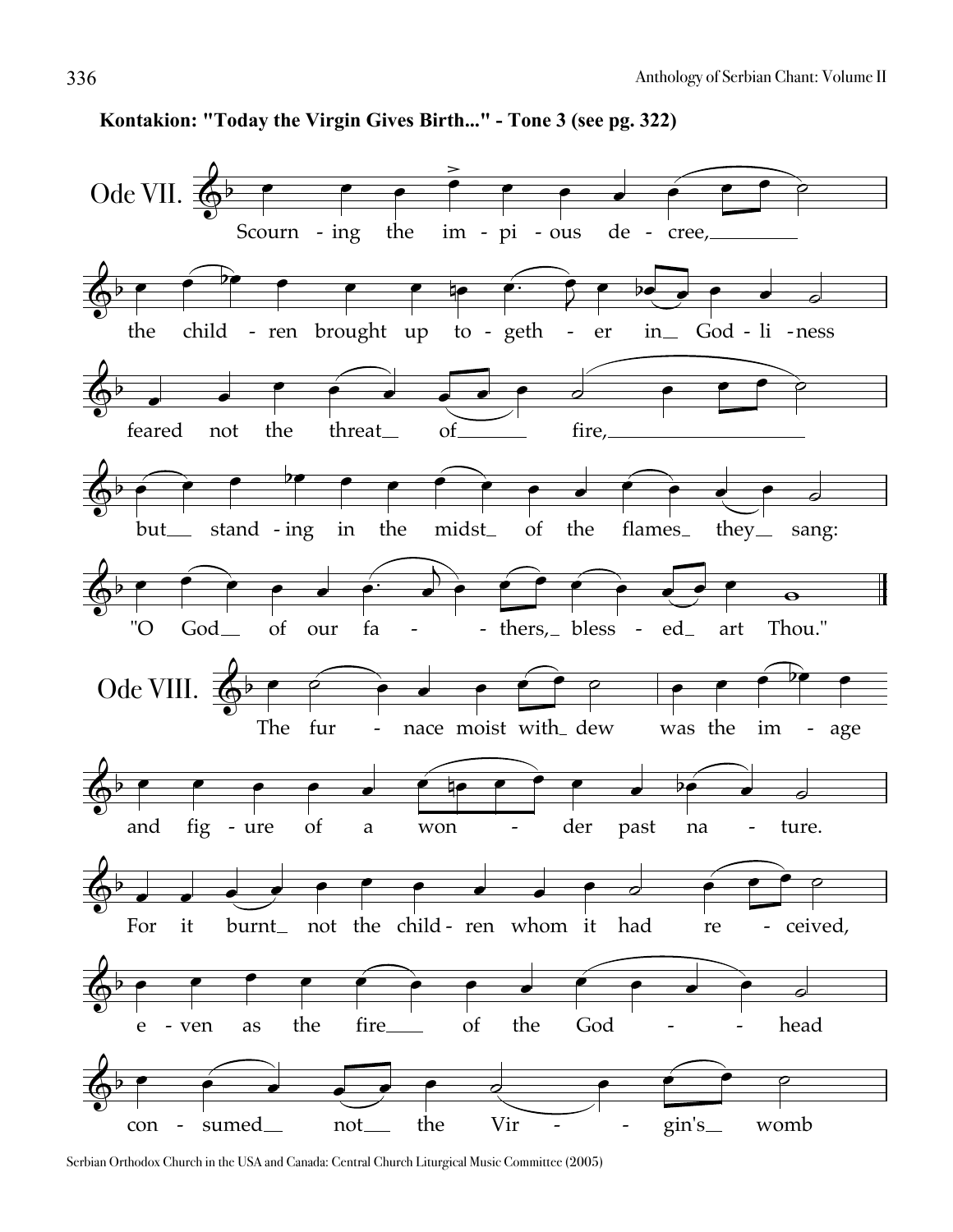Anthology of Serbian Chant: Volume II



337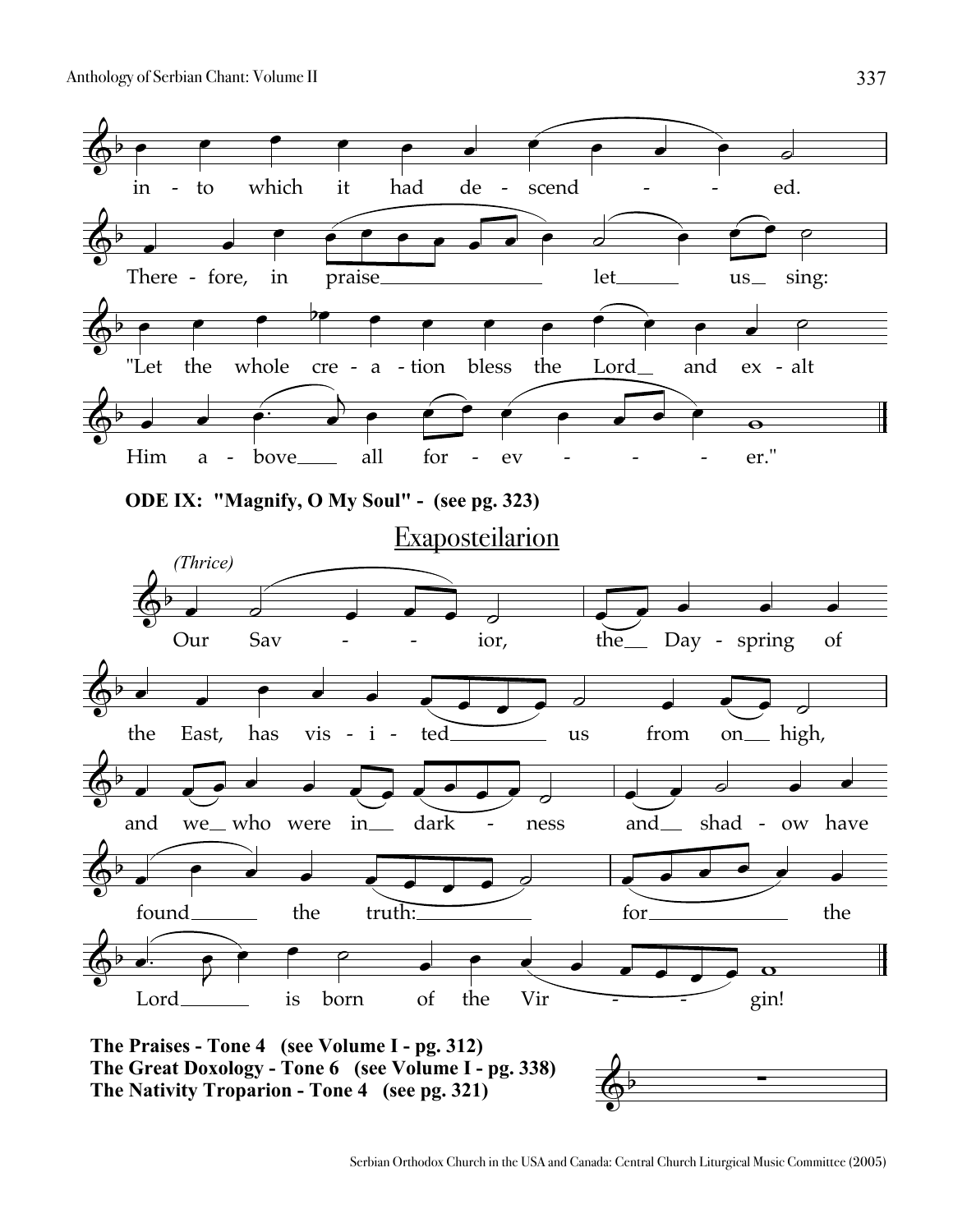

Serbian Orthodox Church in the USA and Canada: Central Church Liturgical Music Committee (2005)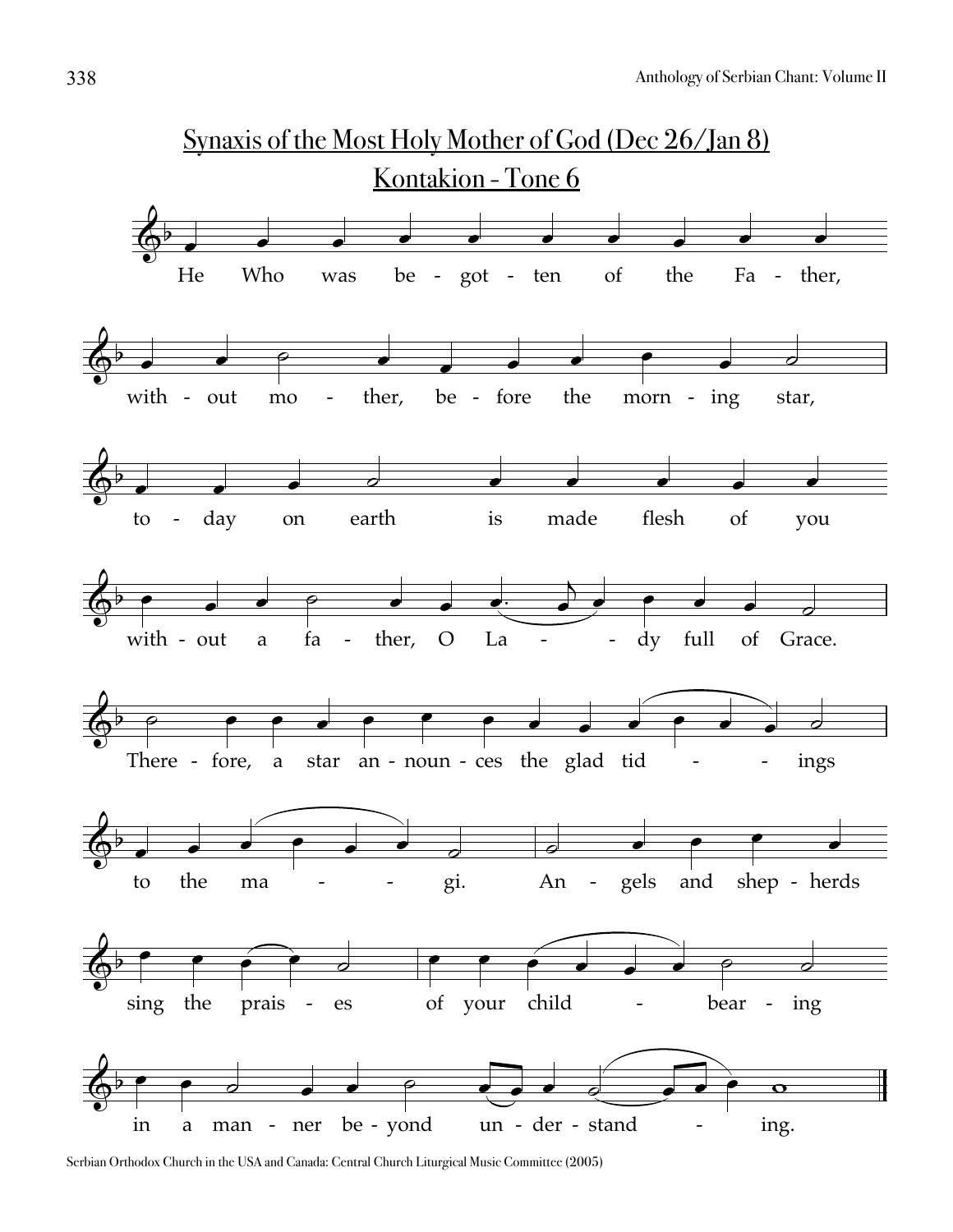

Serbian Orthodox Church in the USA and Canada: Central Church Liturgical Music Committee (2005)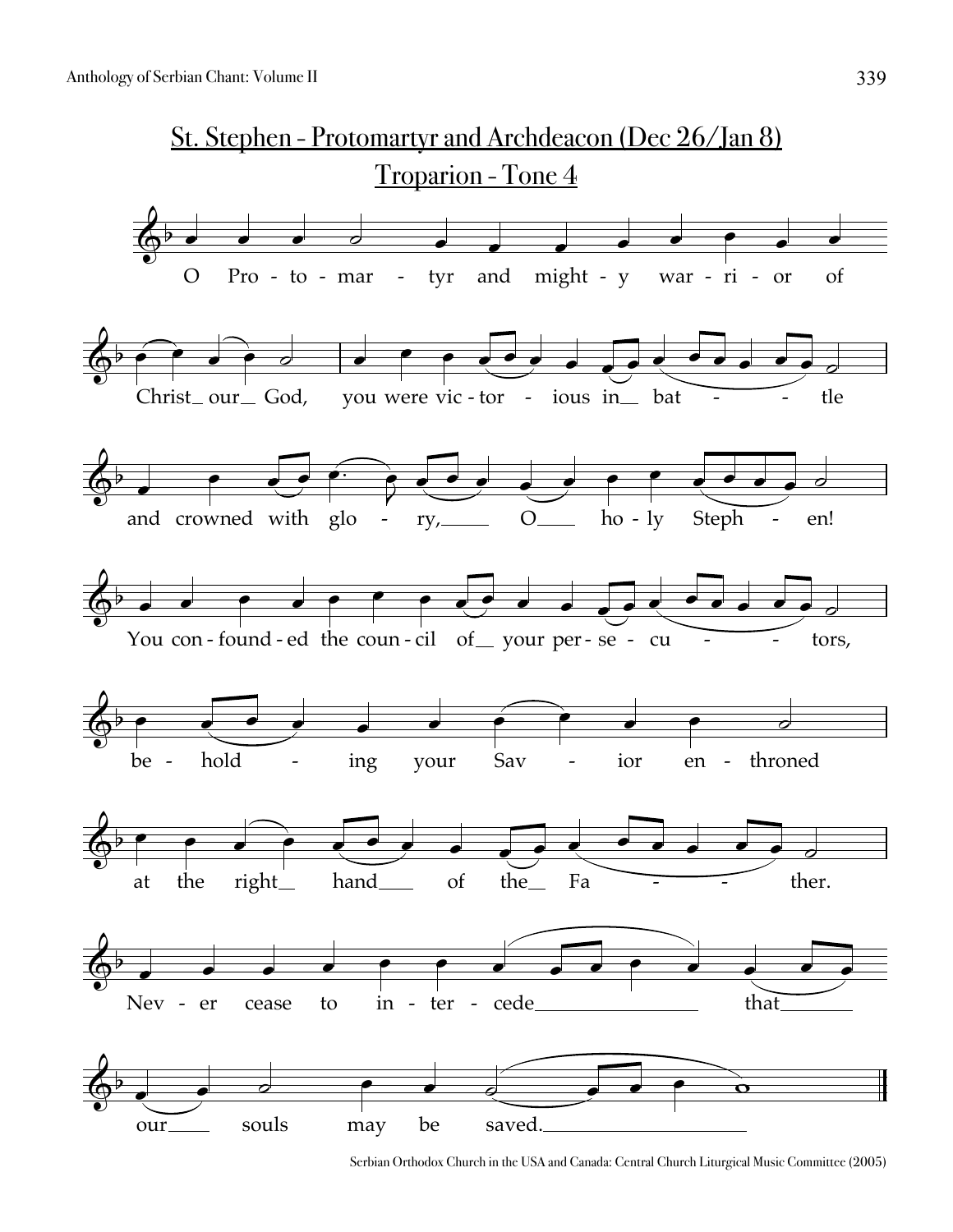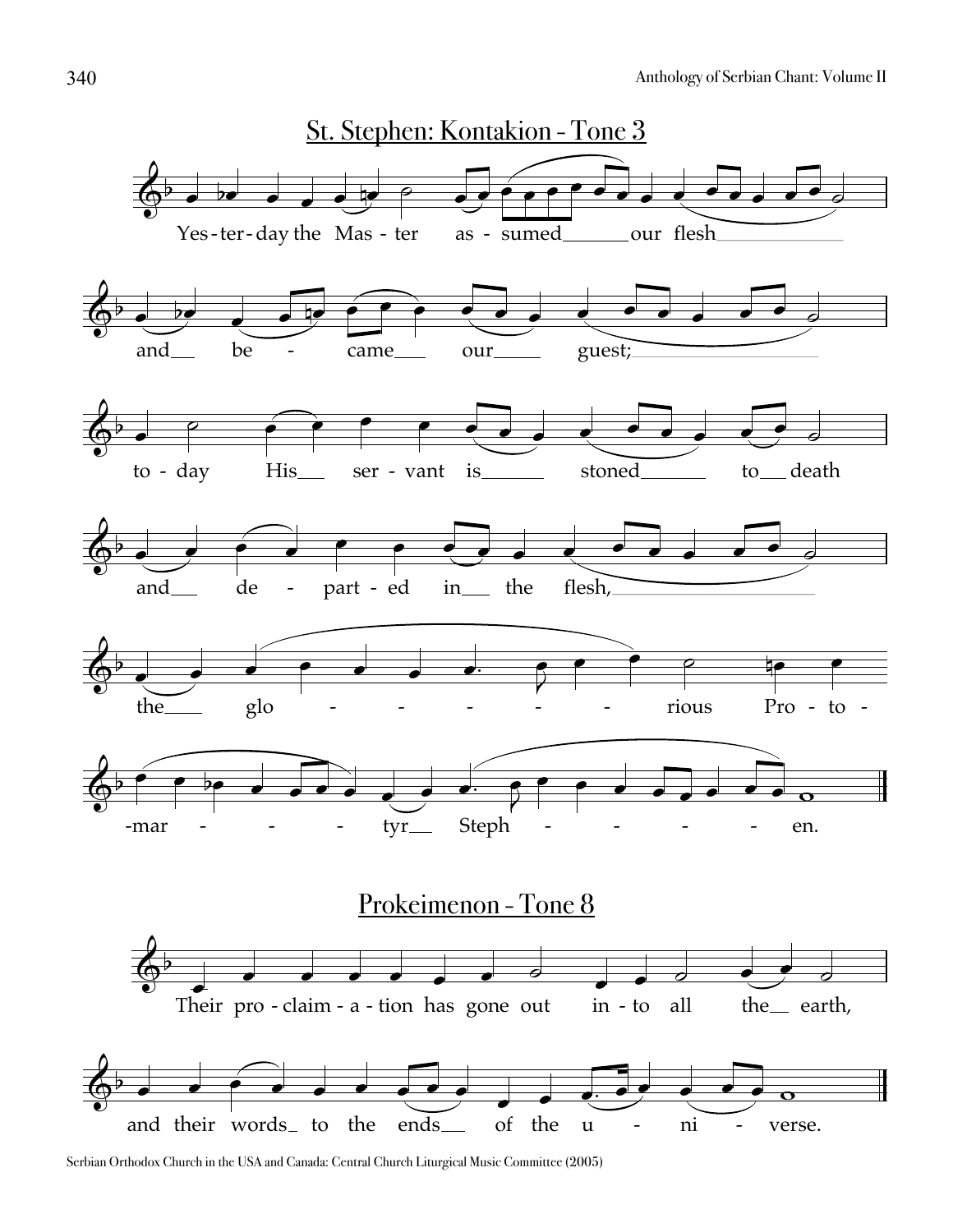

Serbian Orthodox Church in the USA and Canada: Central Church Liturgical Music Committee (2005)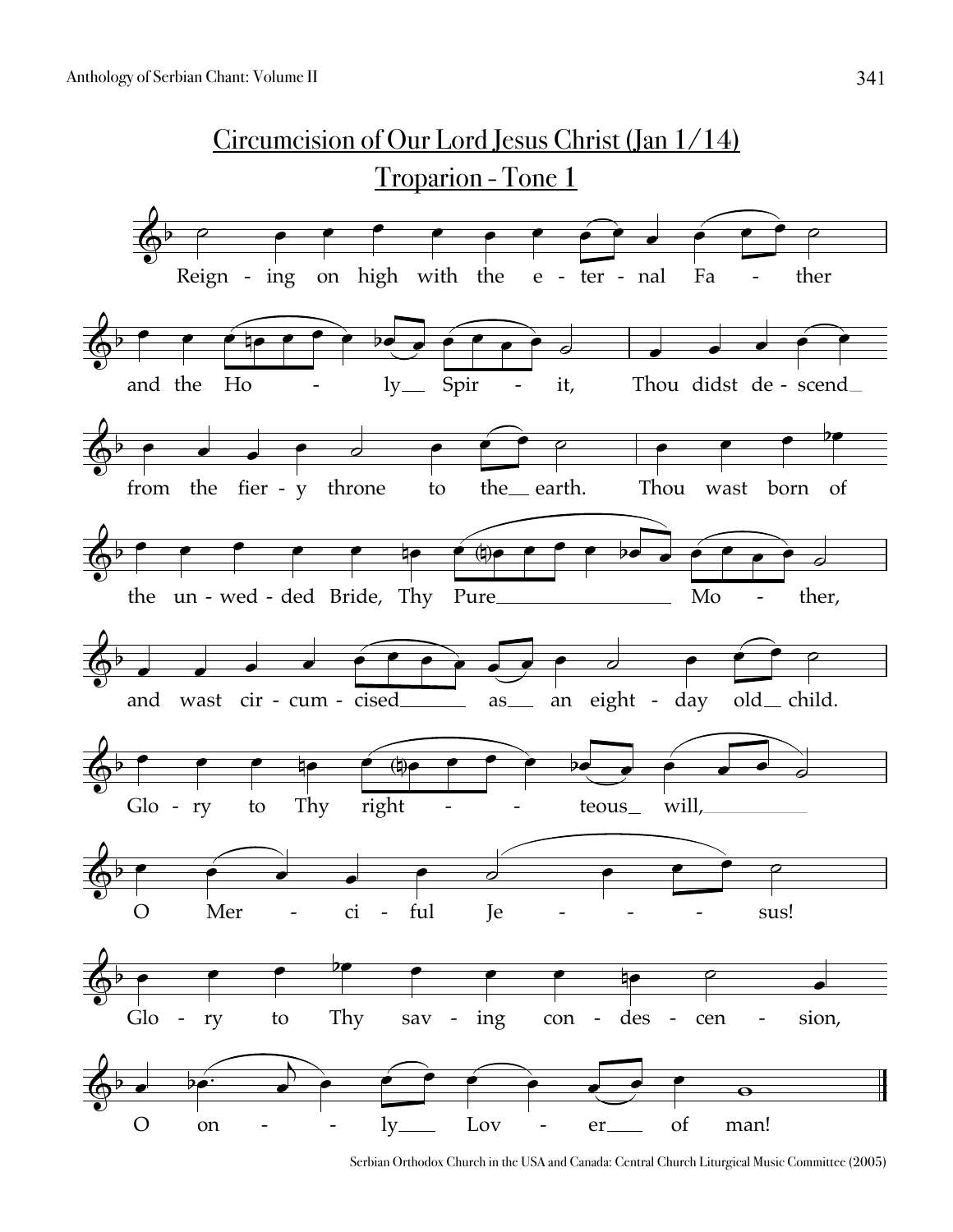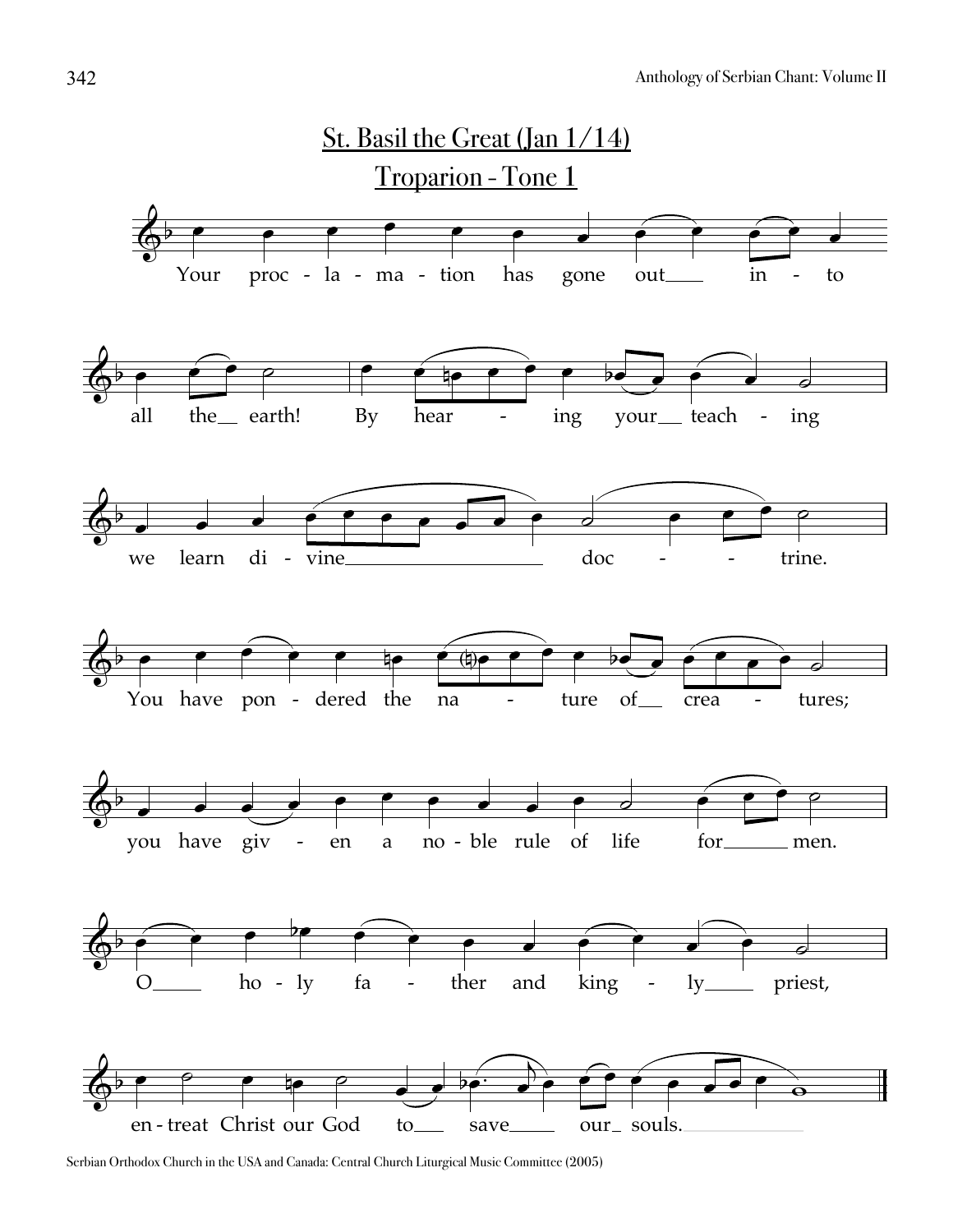

Serbian Orthodox Church in the USA and Canada: Central Church Liturgical Music Committee (2005)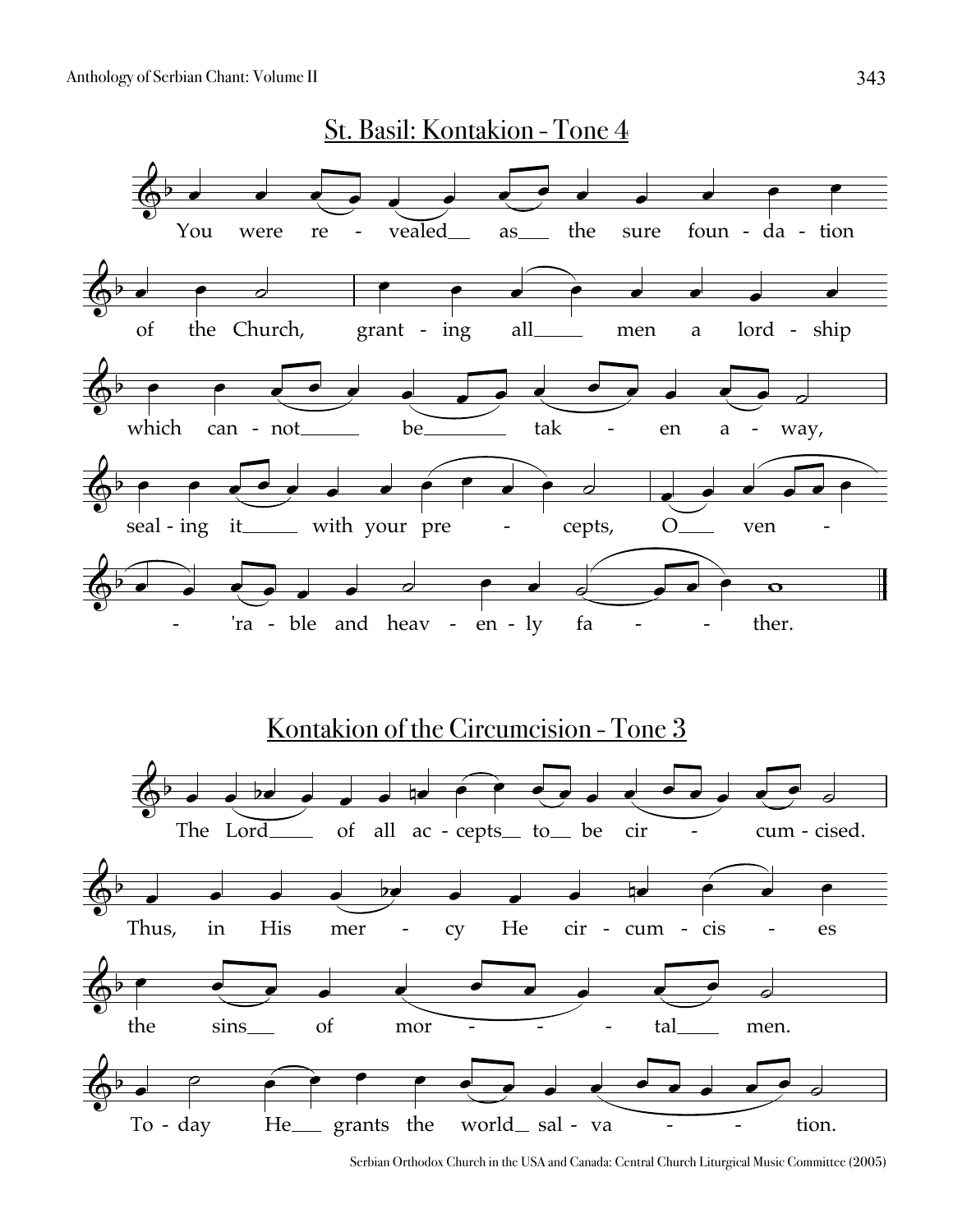

Serbian Orthodox Church in the USA and Canada: Central Church Liturgical Music Committee (2005)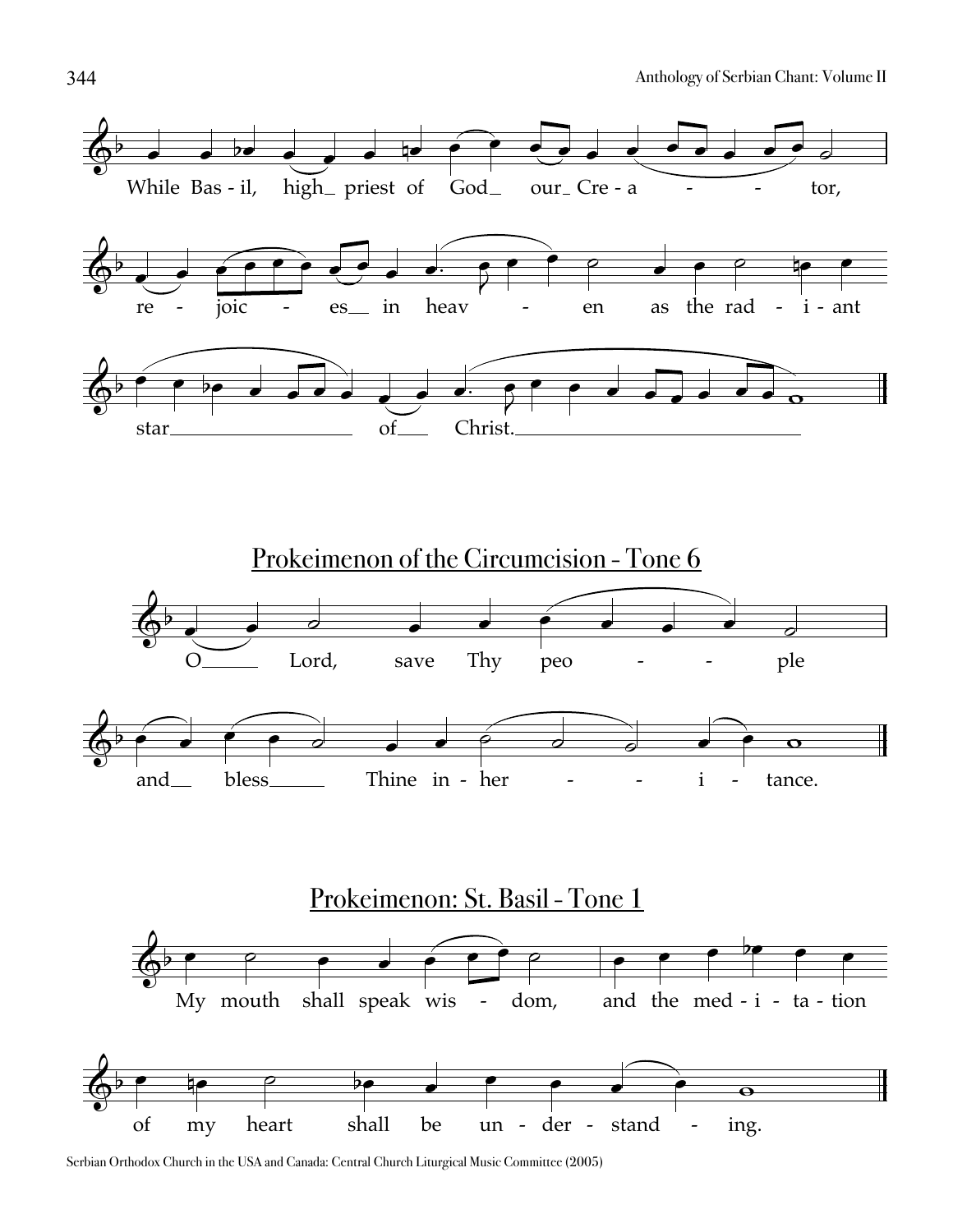

Serbian Orthodox Church in the USA and Canada: Central Church Liturgical Music Committee (2005)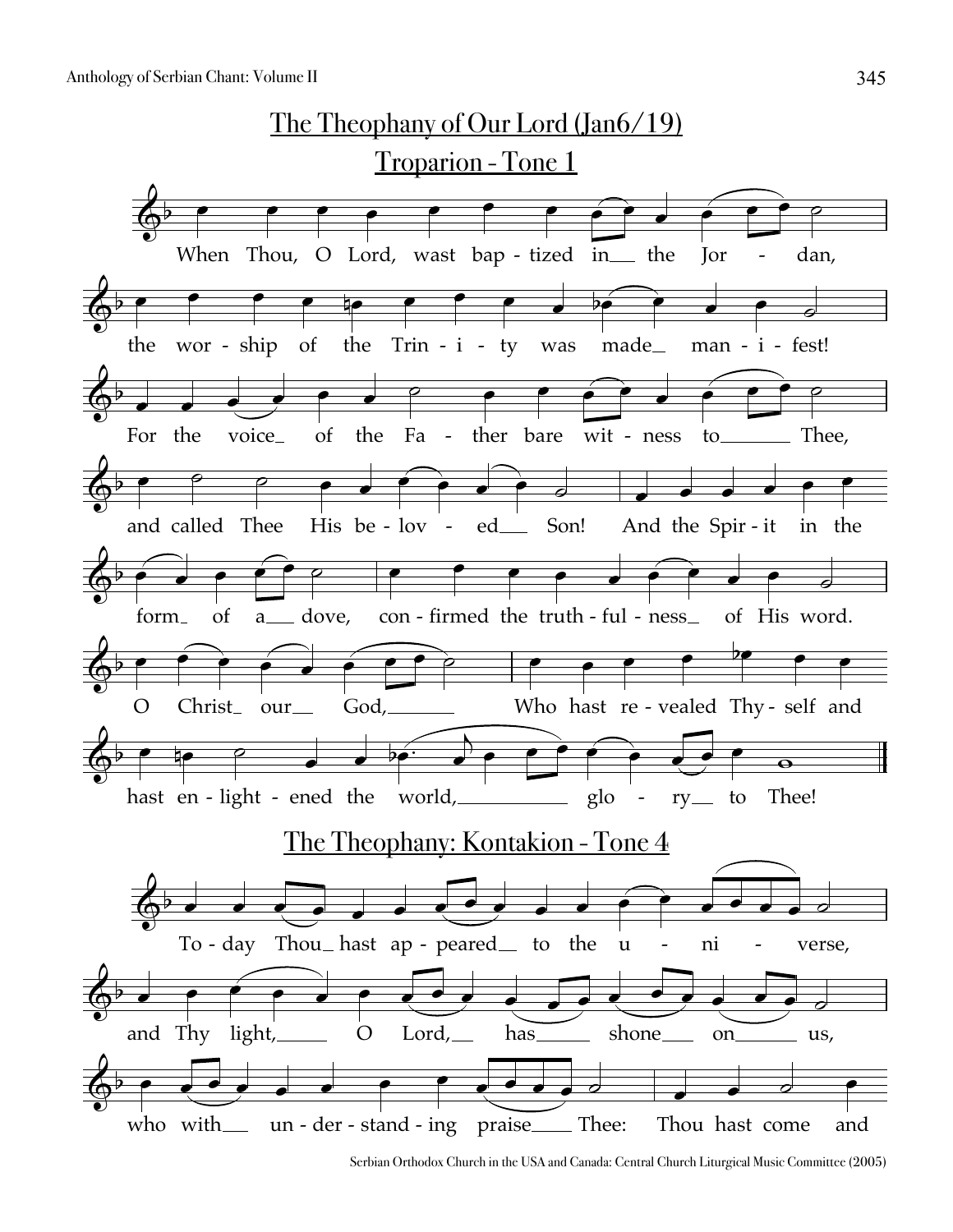

Serbian Orthodox Church in the USA and Canada: Central Church Liturgical Music Committee (2005)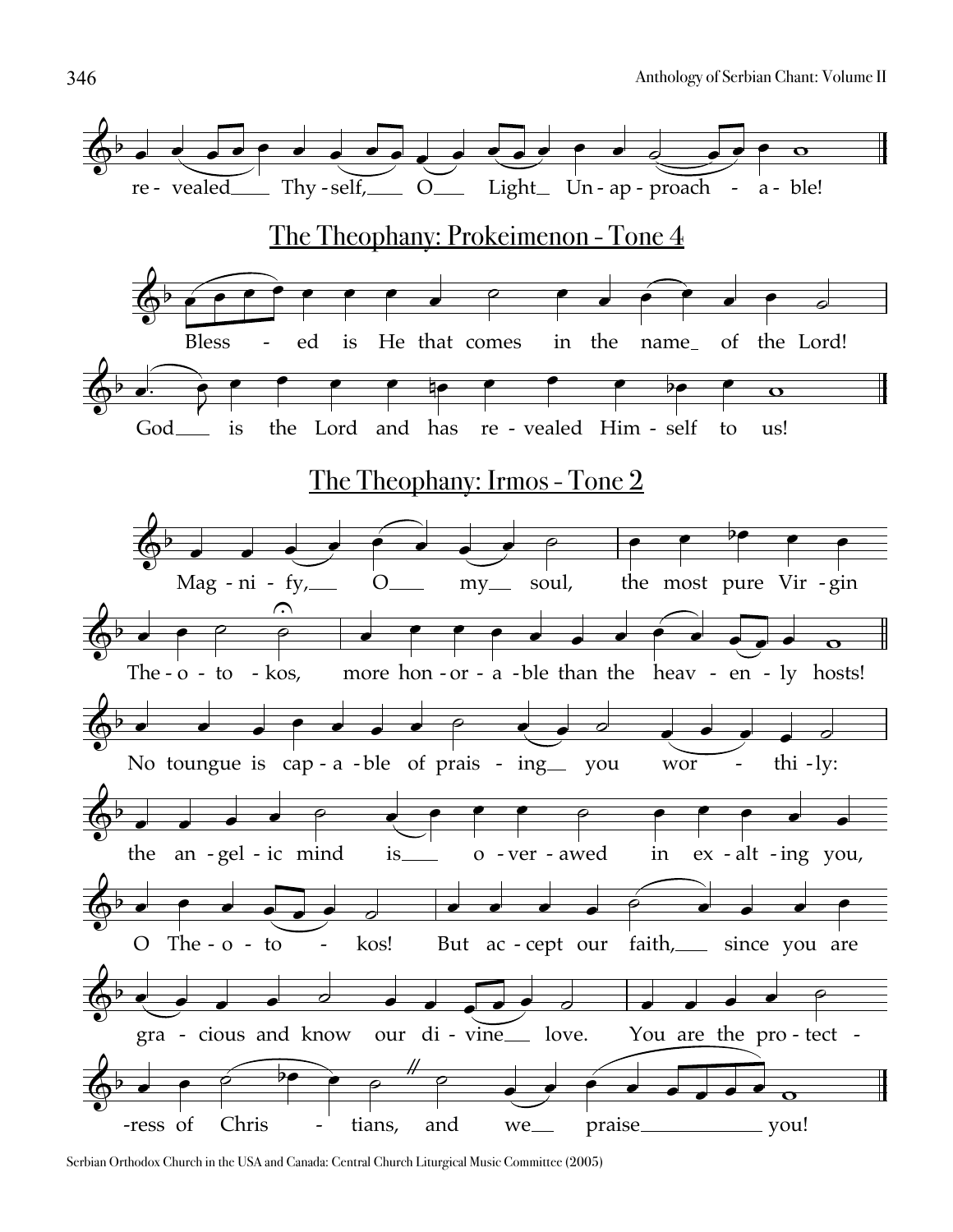

Serbian Orthodox Church in the USA and Canada: Central Church Liturgical Music Committee (2005)